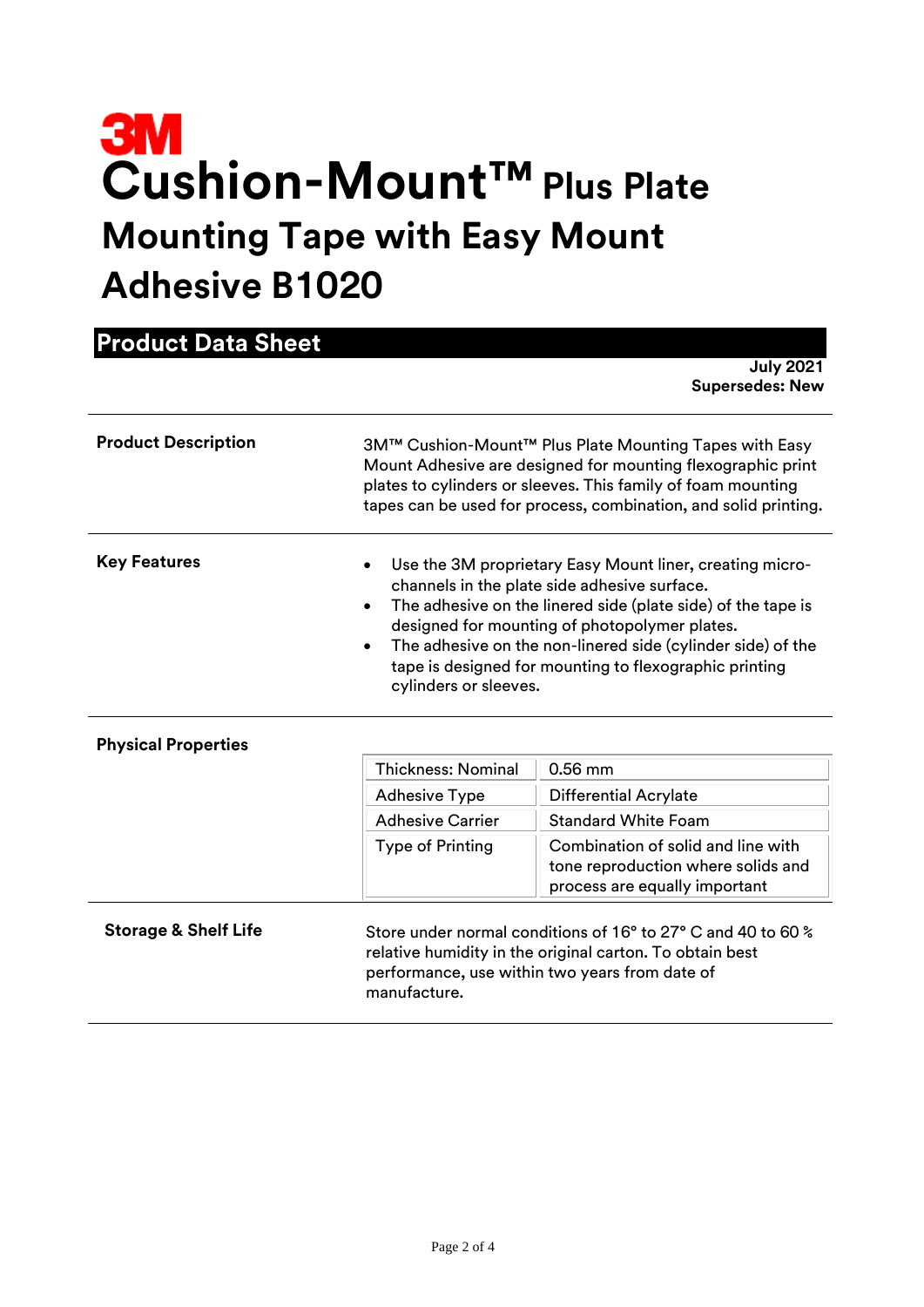## **Family Group**

|                            | <b>B1920</b>                                                                                               | <b>B1320</b>                                                                                           | <b>B1020</b>                                                                                                          | <b>B1520</b>                                                                    |
|----------------------------|------------------------------------------------------------------------------------------------------------|--------------------------------------------------------------------------------------------------------|-----------------------------------------------------------------------------------------------------------------------|---------------------------------------------------------------------------------|
| Thickness:<br>Nominal (mm) | 0.56                                                                                                       | 0.56                                                                                                   | 0.56                                                                                                                  | 0.56                                                                            |
| <b>Adhesive Type</b>       | Differential<br>Acrylate                                                                                   |                                                                                                        |                                                                                                                       | Differential Acrylate Differential Acrylate Differential Acrylate               |
| <b>Adhesive Carrier</b>    | Light Medium<br>Pink Foam                                                                                  | Medium Soft<br><b>Yellow Foam</b>                                                                      | <b>Standard White</b><br>Foam                                                                                         | Medium Purple<br>Foam                                                           |
| Type of Printing           | Combination of<br>solid and line<br>with tone<br>reproduction<br>where process<br>printing is<br>important | Combination of<br>solid and line with<br>tone reproduction<br>whereprocess<br>printing is<br>important | Combination of<br>solid and line<br>with tone<br>reproduction<br>where solids and<br>process are<br>equally important | Combination of<br>solid and line with<br>tone reproduction<br>and fine reverses |

| <b>For Additional Information</b> | To request additional product information or to arrange for sales<br>assistance, call<br>Address correspondence to: 3M                                                                                                                                                                                                                                                                                                                                                                                                                                                                                                                                                                                                                                                                                                                                     |
|-----------------------------------|------------------------------------------------------------------------------------------------------------------------------------------------------------------------------------------------------------------------------------------------------------------------------------------------------------------------------------------------------------------------------------------------------------------------------------------------------------------------------------------------------------------------------------------------------------------------------------------------------------------------------------------------------------------------------------------------------------------------------------------------------------------------------------------------------------------------------------------------------------|
| <b>Important Notice</b>           | All statements, technical information and recommendations<br>contained in this document are based upon tests or experience<br>that 3M believes are reliable. However, many factors beyond<br>3M's control can affect the use and performance of a 3M<br>product in a particular application, including the conditions<br>under which the product is used and the time and environmental<br>conditions in which the product is expected to perform. Since<br>these factors are uniquely within the user's knowledge and<br>control, it is essential that the user evaluate the 3M product to<br>determine whether it is fit for a particular purpose and suitable<br>for the user's method or application. All questions of liability<br>relating to this product are governed by the terms of the sale<br>subject, where applicable, to the prevailing law |
| . . <i>.</i>                      | .                                                                                                                                                                                                                                                                                                                                                                                                                                                                                                                                                                                                                                                                                                                                                                                                                                                          |

Values presented have been determined by standard test methods and are average values not to be used for specification purposes. Our recommendations on the use of our products are based on tests believed to be reliable but we would ask that you conduct your own tests to determine their suitability for your applications. This is because 3M cannot accept any responsibility or liability direct or consequential for loss or damage caused as a result of our recommendations

3M and Cushion-Mount are trademarks of 3M Company.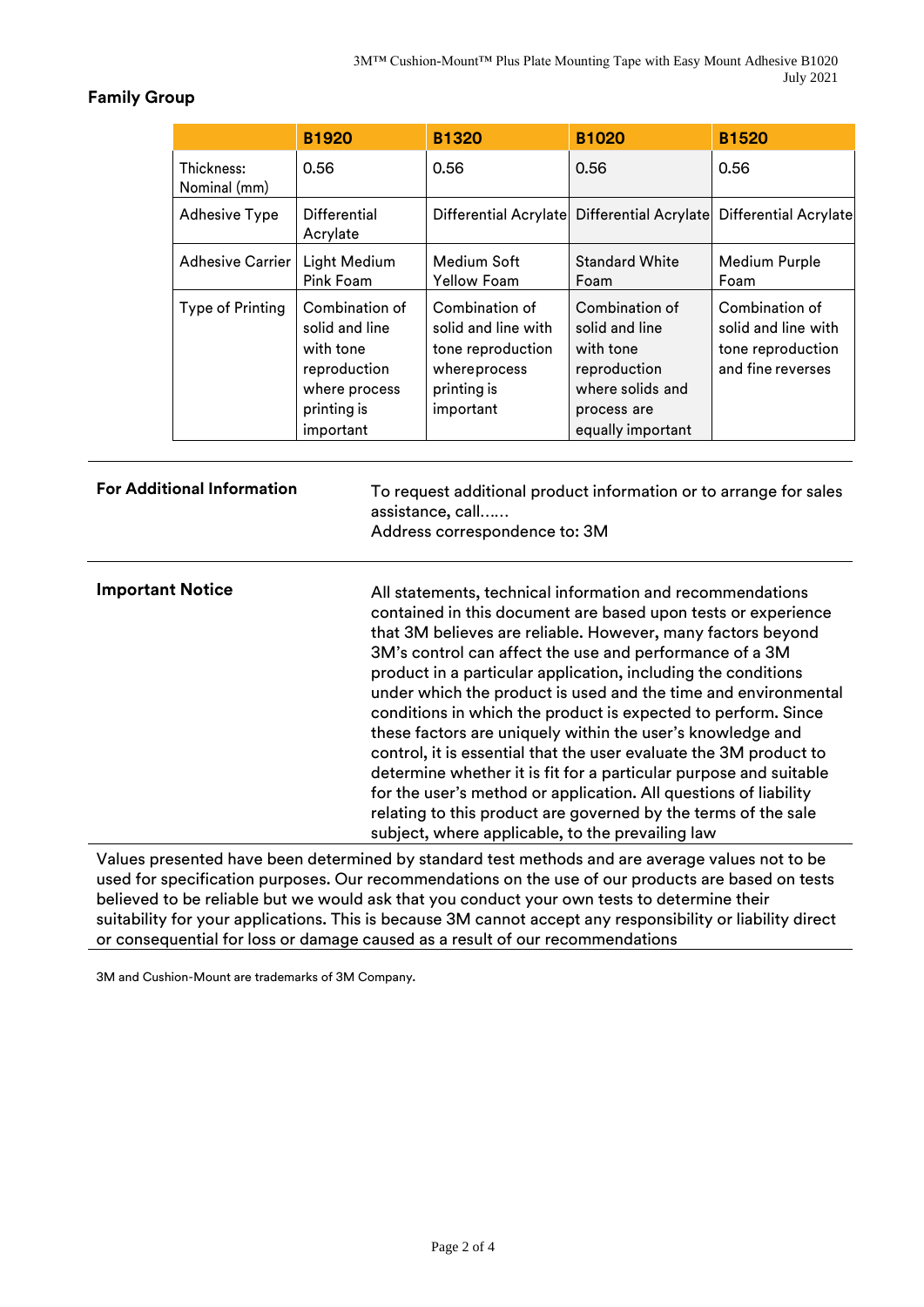3M™ Cushion-Mount™ Plus Plate Mounting Tape with Easy Mount Adhesive B1020 July 2021

**3M United Kingdom PLC** 2M Centre, Cain Road, Bracknell RG12 8HT United Kingdom

**3M Ireland Ltd** The Iveagh Building, 3rd Floor The Park, Carrickmines 18 Ireland

**3M Belgium bvba/sprl** Hermeslaan 7 1831 Diegem Belgium

**3M Nederland B.V.** Molengraaffsingel 29 2629 JD Delft The Netherlands

**3M Česko, spol. s r. o.** V Parku 2343/24 148 00 - Praha 4 Czech Republic

**3M (East) AG** Branch Office Slovenia Cesta v Gorice 8 1000 Ljubljana Slovenia

**3M Hungária Kft** Neumann János u. 1/E. 1117 Budapest Hungary

**3M Romania** Bucharest Business Park 12 Menuetului St. Building D, District 1 013713 Bucharest, Romania

**3M Adrique Francophone**

Société à responsabilité limitée Au capital de 19.756.400 Dirhams Siège Social: ZF Ksar Almajaz Bureau 6 Plateforme Lot n°2 Immeuble 4 zénith Tanger R.C : 74327, I.F. : 18745050

**3M Arabia, LLC** Building 24-25 3M Saudi Arabia Zone C, Business Gate Airport Road Riyadh Saudi Arabia

### **3M Egypt**

Finance Center, New Cairo Plot 140, Banking Sector 5th settlement, Cairo Egypt

**3M Gulf Limited 3M Maroc**

**3M Svenska AB** Herrjärva torg 4 170 67 Solna Sweden

**3M a/s** Hannemanns Allé 53 DK-2300 Copenhagen S. Denmark

**3M Norge AS** Tærudgata 16 2004 Lillestrøm Norway

**Suomen 3M Oy** Keilaranta 6 02150 Espoo Finland

**3M East AG** Representation Office Serbia Airport City Omladinskih brigada 90B 11070 Belgrade Serbia

**3M (East) AG Representation** Office Tirane Rruga Sami Frasheri Pallati i Ri Perxhola Kati 2 Ap2 1000 Albania

**3M Israel** 91 Medinat Hayehudim St. Herzliya Israel

**3M Sanayi ve Ticaret A.Ş.** Barbaros Mah., Mor Sümbül Sok. No:7/3F, 27-51, Nidakule Ataşehir Güney, 34746 Atasehir, Istanbul **Turkey** 

**3M Gulf Limited** Ein El Mreisseh Saint Charles City Center, 4th Floor P.O.Box: 11-5025 Riad el Solh Beirut 1107 2180 Lebanon

**3M Gulf (Representation Office)**

Suhaim Bin Hamad St., Al Mana Towers Tower B, 2nd Floor, Office No.4 Doha Qatar, P.O.Box 14684

**3M Kenya Ltd.** Victoria Towers, 3rd Floor Kilimanjaro Av, Upperhill Kenya

**3M Eesti OÜ** Pärnu mnt. 158 11317 Tallinn Estonia

**3M Latvia SIA** K.Ulmana gatve 5 Rīga, LV-1004 Latvia

**3M Lietuva UAB** A.Goštauto g. 40 Vilnius LT- 03163 Lithuania

**3M Bulgaria**

Mladost 4 Business Park, bl.4, 2nd floor Sofia 1766 Bulgaria

**3M (East) AG**

Branch Office Croatia Avenija Većeslava Holjevca 40 10010 Zagreb Croatia

**3M Hellas MEPE**

20 Kifissias Ave. 151 25 Maroussi Athens **Greece** 

**3M Poland Sp. z o.o.** Aleja Katowicka 117 Kajetany 05-830 Nadarzyn Poland

**3M Slovensko s.r.o**. Polus Tower 2 Vajnorská 142 Bratislava 83104 Slovakia

**3M Minnesota Mining & Manufacturing Nigeria Limited** No 2 Sheraton Opebi Link Road Ikeja Lagos, Nigeria

#### **3M Pakistan**

Islamic Chamber of Commerce Building ST-2/A, Block 9, KDA Scheme 5 Clifton, Karachi, Pakistan

**3M South Africa & Sub-Saharan Africa** 146A Kelvin Drive Woodmead, Sandton

South Africa